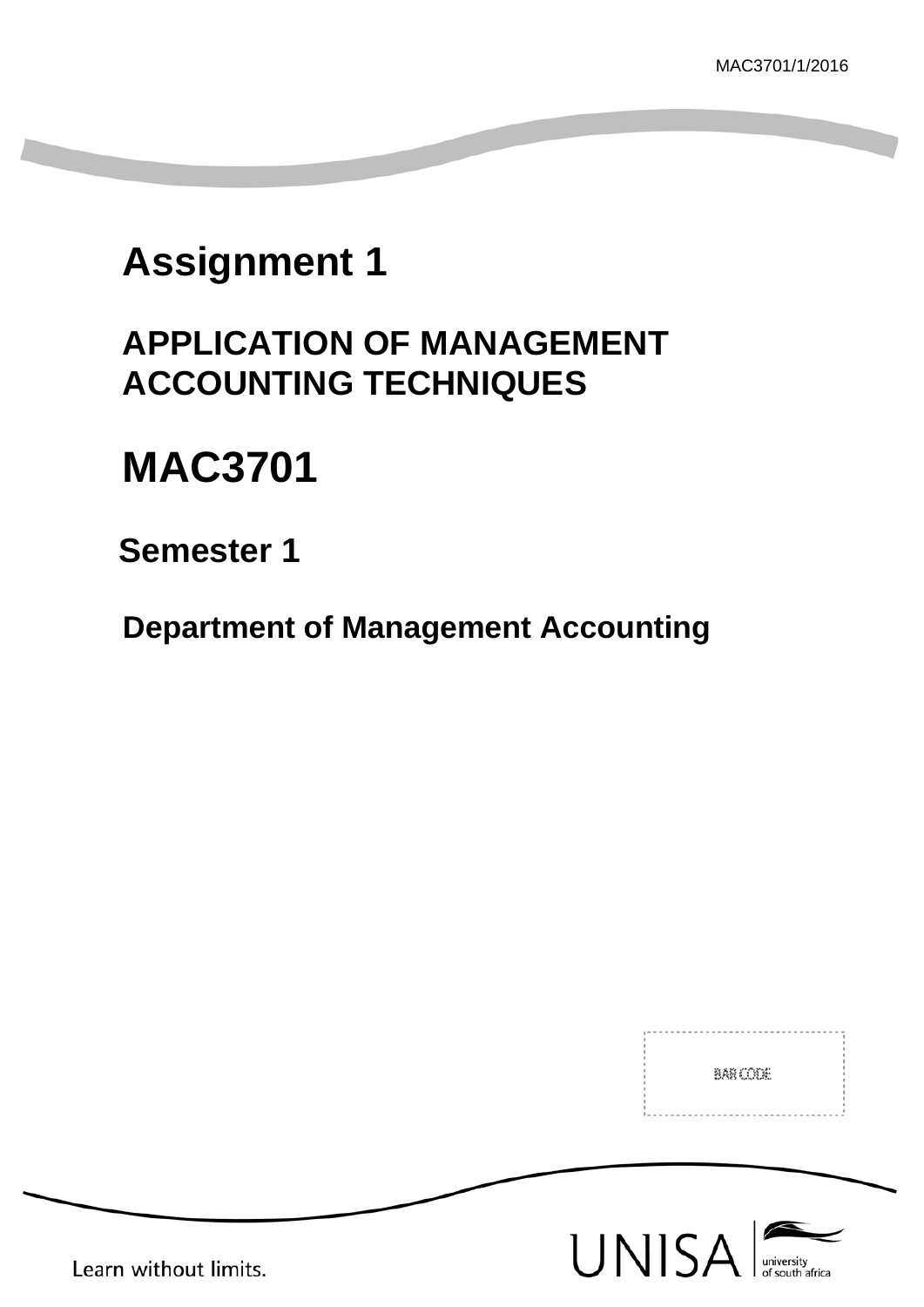# **COMPULSORY ASSIGNMENT 1/2016 FIRST SEMESTER**

#### *IF YOU ARE REGISTERED FOR THE FIRST SEMESTER, YOU MUST COMPLETE THIS ASSIGNMENT.*

#### *THE MARK YOU EARN FOR COMPULSORY ASSIGNMENT 1 WILL CONTRIBUTE 25% TOWARDS YOUR SEMESTER MARK, WHICH WEIGHS 20% IN THE CALCULATION OF YOUR FINAL MARK.*

This assignment must be completed on the mark-reading sheet supplied. Mark-reading sheets may be submitted either by post or electronically via myUnisa. Please refer to the *myStudies*@*Unisa* brochure on how to use and complete a mark-reading sheet. For information on how to submit an assignment through myUnisa refer to paragraph 6.6 of Tutorial Letter 101/2016.

Please remember to enter the **correct** unique number of the assignment on the mark-reading sheet.

### **DUE DATE: SEMESTER 1: 9 March 2016**

#### **UNIQUE NUMBER: 882474**

#### **Assignment 1/2016 FIRST SEMESTER**

This assignment consists of 20 multiple-choice questions. Each question must be considered independently, unless specific reference is made to information in another question. Each question has only one correct answer.

The assignment will start with revision from MAC2601. It is important to remember that MAC2601 is a prerequisite for MAC3701 and we assume in MAC3701 that you are familiar with all the prescribed MAC2601 work. MAC2601 forms an important foundation on which MAC3701 builds.

#### **The following information must be used for purposes of answering questions 1 and 2.**

XYZ Ltd manufactures a single product. The following information is available for the month of January 2016:

| Units   |
|---------|
|         |
| 56 250  |
| 45 000  |
| R90     |
| R       |
| 15      |
| 150 000 |
| 37 500  |
|         |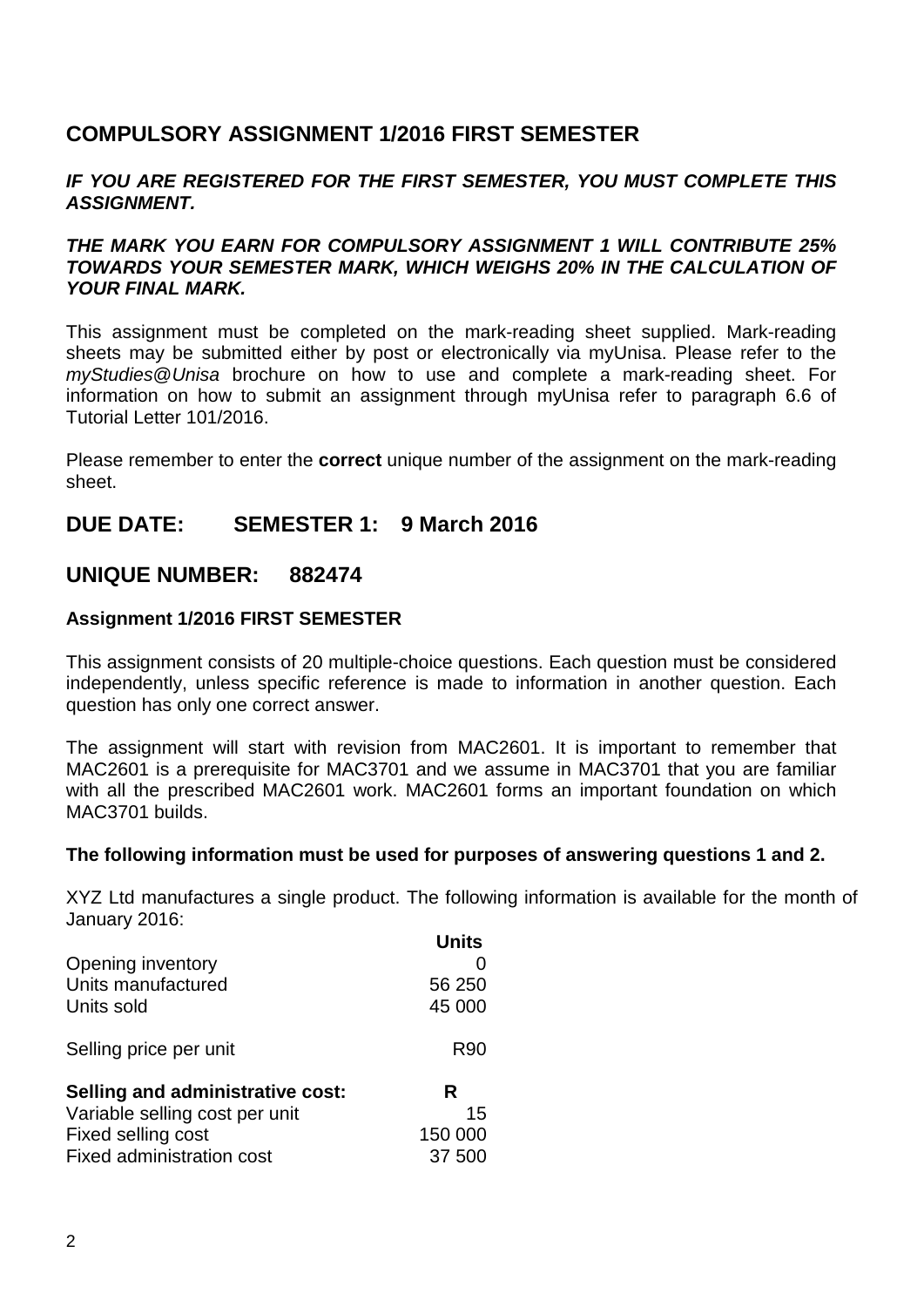#### **Manufacturing cost:**

In the past 6 months, these costs changed, but not in direct proportion to the volume.

| <b>Period</b>    | No of units<br>produced | <b>Historical cost</b><br>R |
|------------------|-------------------------|-----------------------------|
| <b>July 2015</b> | 60 500                  | 1894000                     |
| August 2015      | 56 800                  | 1872100                     |
| September 2015   | 63 540                  | 1 960 380                   |
| October 2015     | 54 975                  | 1780 000                    |
| November 2015    | 52 490                  | 1758280                     |
| December 2015    | 45 900                  | 1 572 300                   |

# **QUESTION 1**

Assume that XYZ Ltd makes use of a direct costing system.

The contribution of XYZ Ltd for the month ending 31 January 2016 is:

- (1) R1 635 000.
- (2) R1 747 500.
- (3) R2 385 000.
- (4) R2 610 000.
- (5) None of the above options.

# QUESTION 2  $\heartsuit$

Assume that XYZ Ltd makes use of an absorption costing system.

The net profit before tax for XYZ Ltd for the month ending January 2016 is:

- (1) R2 385 000.
- (2) R2 610 000.
- (3) R1 635 000.
- (4) R1 747 500.
- (5) None of the above options.

#### **The following information must be used for purposes of answering questions 3 and 4.**

Wimbledon Warehouse Ltd buys and sells tennis racquets. The sales director estimates the monthly demand for the tennis racquets to be 1 500 racquets for 2016. The company operates for 25 working days each month and sales are expected to take place evenly throughout the year. Wimbledon Warehouse operates for 12 months in a year.

The price at which Wimbledon Warehouse Ltd bought these tennis racquets in 2015 was R800 per racquet. The warehouse manager informed you that orders usually get filled within two working days and that safety inventory should cover the demand for only one working day as the supplier has been reliable in the past and has not missed any orders. The risk of the company running out of inventory is not regarded as significant.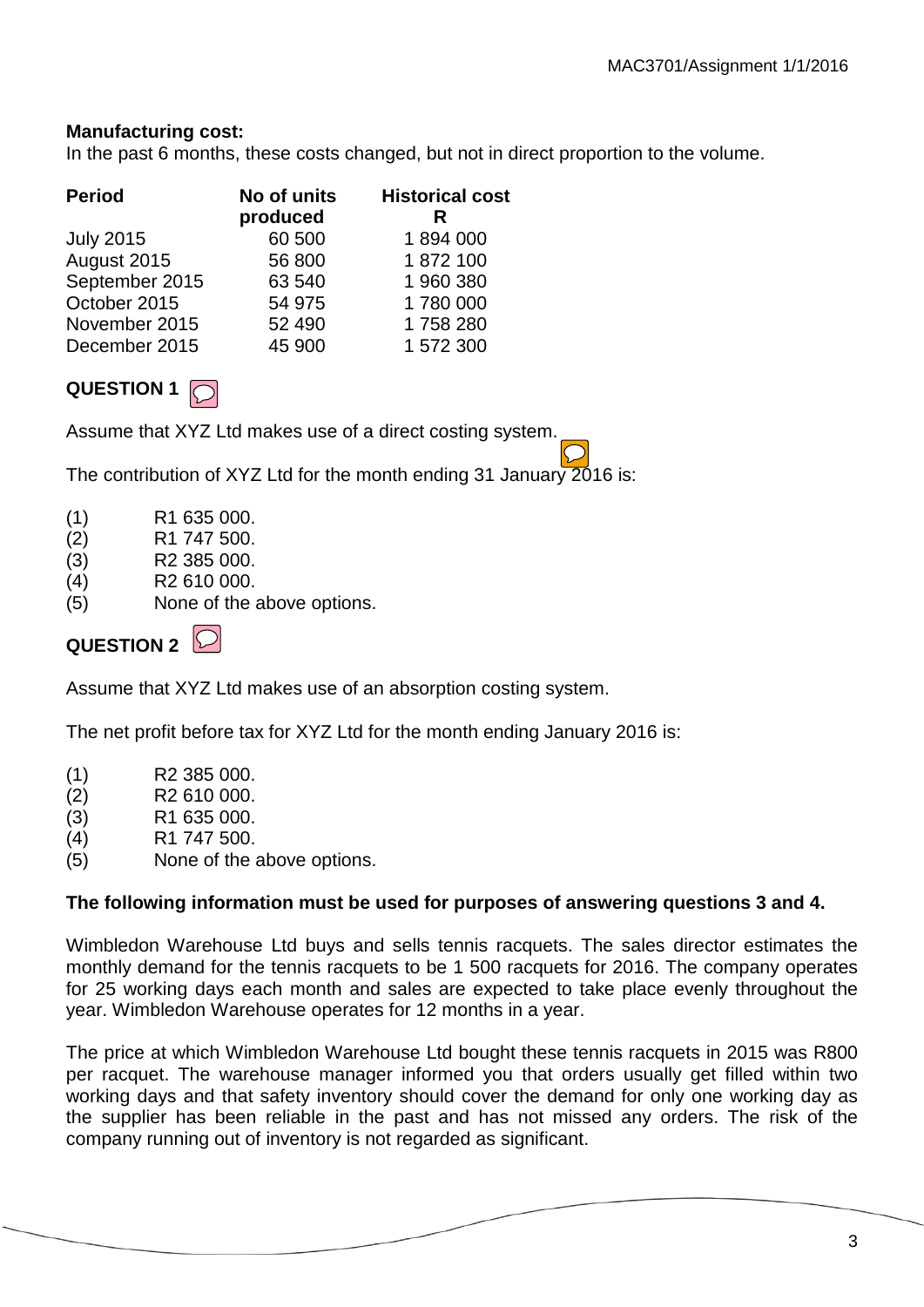The following cost information was applicable in 2015:

| Ordering cost:                 | R <sub>120</sub> per order                                 |
|--------------------------------|------------------------------------------------------------|
| Direct inventory holding cost: | R20 per racquet per annum                                  |
| Insurance cost:                | 10% of direct inventory holding cost per racquet per annum |

The expected after tax cost of capital of Wimbledon Warehouse Ltd for 2016 is 12% and inflation is estimated to be 7% per annum.

The warehouse manager expects that the purchase price of the tennis racquets, the ordering cost and the holding cost of the racquets will increase in 2016 with the estimated inflation rate.

#### **QUESTION 3**

The total annual inventory holding costs of Wimbledon Warehouse Ltd for 2016 for the tennis racquets are:

- (1) R12 120,96.
- (2) R19 696,56.
- (3) R31 817,52.
- (4) R18 408,00.
- (5) None of the above options.

#### **QUESTION 4**

The re-order point of Wimbledon Warehouse Ltd if the safety inventory is maintained is:

- (1) 120 tennis racquets.
- (2) 180 tennis racquets.<br>(3) 660 tennis racquets.
- (3) 660 tennis racquets.
- (4) 150 tennis racquets.
- (5) None of the above options.

#### **The following information must be used for purposes of answering questions 5 to 8.**

Space Ltd manufactures three different types of specialised electronic toys for space fanatics, Venus, Saturn and Earth. Space Ltd currently makes use of the traditional absorption costing system whereby they allocate their manufacturing overheads based on **machine hours**. Management recently investigated the possibility of rather making use of an activity-based costing (ABC) system to assign the manufacturing overheads as they believe it could provide quality information in order to make better decisions.

A further analysis of the manufacturing overheads revealed the following activities and cost driver information:

| <b>Activity</b>            | <b>Cost driver</b>              | <b>Manufacturing</b><br>overhead costs<br>R |
|----------------------------|---------------------------------|---------------------------------------------|
| Machining                  | Machine hours                   | 650 500                                     |
| Set up                     | Number of set ups               | 250 750                                     |
| <b>Quality inspections</b> | Number of technical inspections | 250 000                                     |
| Material handling          | Number of orders                | 140 500                                     |
| Stores receiving           | Number of deliveries            | 195 000                                     |
|                            |                                 | R1 486 750                                  |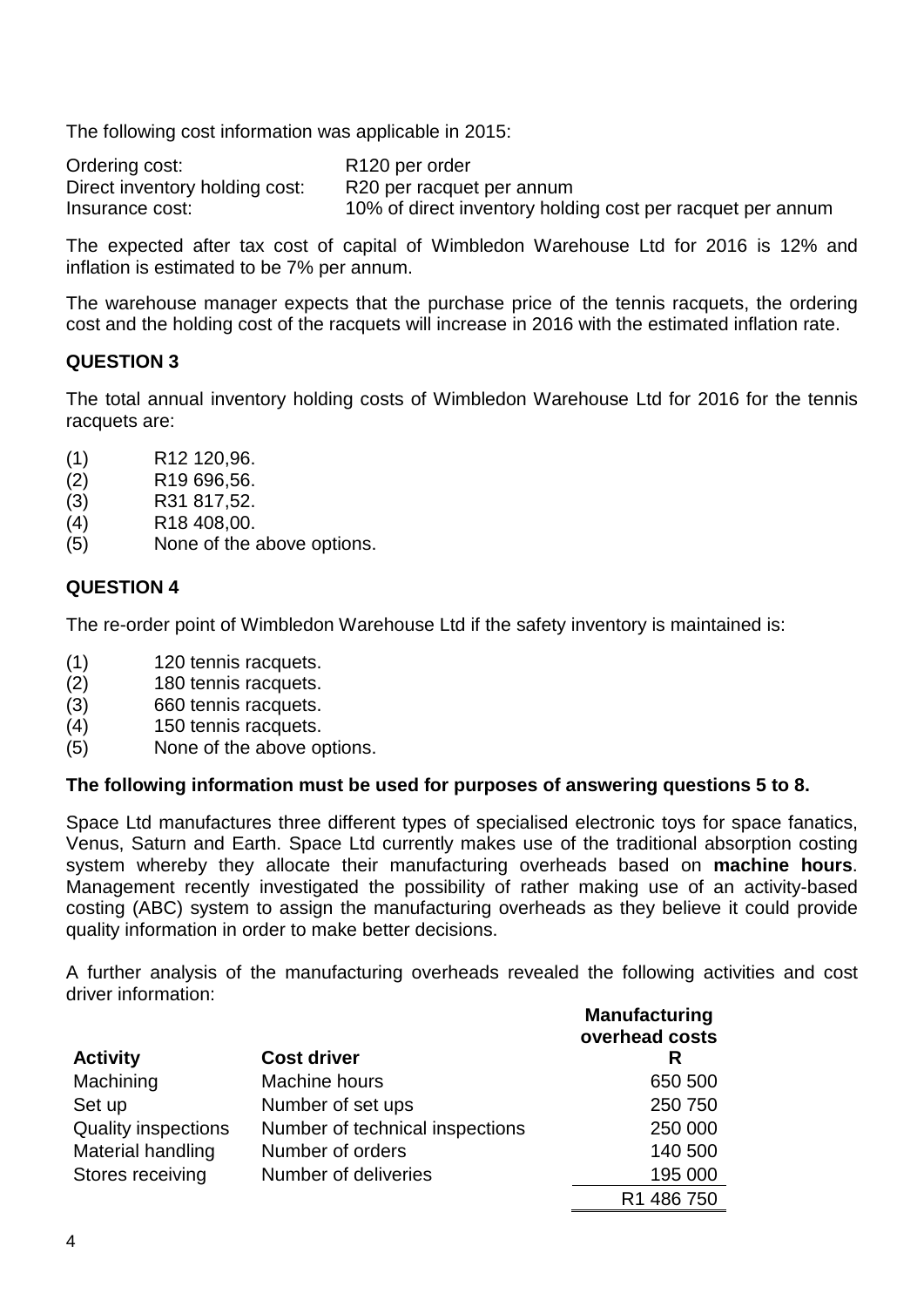Sales and costing information extracted from the 2016 budget of Space Ltd:

| <b>Product type</b>     | Venus<br>R | <b>Saturn</b><br>R | Earth<br>R | <b>Total</b><br>R |
|-------------------------|------------|--------------------|------------|-------------------|
| <b>Sales</b>            | 1 575 000  | 2 685 000          | 1 490 000  | 5750000           |
| Direct material cost    | 876 400    | 964 200            | 587 330    | 2 427 930         |
| Direct labour cost      | 400 000    | 660 000            | 340 000    | 1 400 000         |
| Contribution            | 298 600    | 1 060 800          | 562 670    | 1922070           |
| Manufacturing overheads |            |                    |            | 1 486 750         |

The budget for the 2016 year also contains the following total production information:

| <b>Product type</b>              | <b>Venus</b> | <b>Saturn</b> | <b>Earth</b> |
|----------------------------------|--------------|---------------|--------------|
| Production/Sales volume (units)  | 2 500        | 4 500         | 4 0 0 0      |
| Toys (units) per production run* | 50           | 250           | 250          |
| Number of technical inspections  | 10           | 30            | 45           |
| Machine hours per toy            | 20           | 15            | 24           |
| Number of requisitions raised    | 450          | 200           | 800          |
| Number of orders                 | 25           | 50            | 400          |

\*The machines are set up once for each new production run.

Hint: Usually with activity-based costing, an activity rate is calculated. The activity rate can be calculated by dividing the activity cost by the cost driver volume (for example number of technical inspections). Multiplying the activity rate by the cost driver volume calculates the allocated amount. For purposes of this question, do not round your activity rate to two decimals. This will result in the incorrect answer. **Round your activity rate to four decimals** or simply use the numbers as they are on your calculator without rounding and choose the alternative closest to your answer. **Only the final allocated amounts should be rounded to two decimals.**

# **QUESTION 5**

The total budgeted manufacturing overhead costs allocated to product Earth based on the traditional absorption costing system are:

- (1) R470 049,75.
- (2) R604 779,66.
- (3) R668 515,20.
- (4) R377 987,29.
- (5) None of the above options.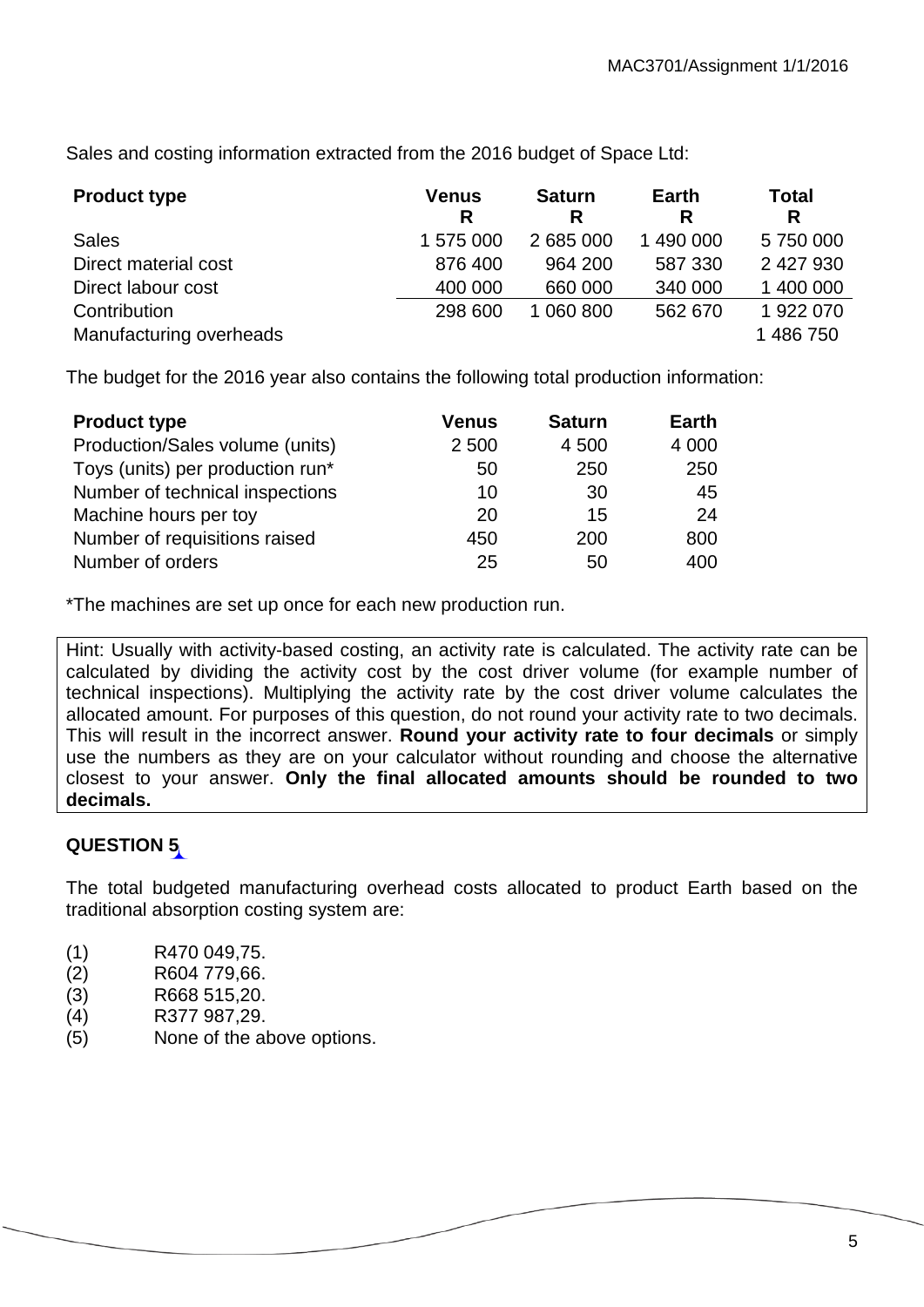The total budgeted manufacturing overhead costs allocated to product Earth based on the activity-based costing system are:

- (1) R698 509,68.
- (2) R389 312,48
- (3) R670 627,01.
- (4) R349 034,82.
- (5) None of the above options.

# **QUESTION 7**



The total budgeted profit for product Saturn based on the traditional absorption costing system is:

- (1) R590 750,25.
- (2) R671 487,52.
- (3) R682 812,71.
- (4) R435 328,12.
- (5) None of the above options.

#### **QUESTION 8**



The total budgeted profit for product Saturn based on the activity-based costing costing system is:

- (1) R590 750,25.
- (2) R435 328,12.
- (3) R682 812,71.
- (4) R671 487,52.
- (5) None of the above options.

#### **The following information must be used for purposes of answering questions 9 and 10.**

The owner of Handcrafts Ltd recently started making specialised handcrafted wooden toys. The owner needs your advice to help him plan his expected working time to fill a special order. The first wooden toy took the owner 16 hours to craft. The total time to complete the first two wooden toys was 31,36 hours. These two toys will be kept in the display window of his shop. The owner expects that a learning curve will be applicable for the manufacturing of the first 8 handcrafted wooden toys. He has received a special order for 6 handcrafted wooden toys.

Hint: The learning curve applies to every doubling of handcrafted wooden toys manufactured. In all your calculations, round your figures to two decimals and if your final answer differs from the options below with only a few decimal places, select the option closest to your answer.

We suggest that you make use of the table method for your calculations. If you however want to test your answer by using the formula-method, please round figures in all your calculations to 4 decimal places and if your final answer differs from the options below with only a few decimal places, select the option closest to your answer.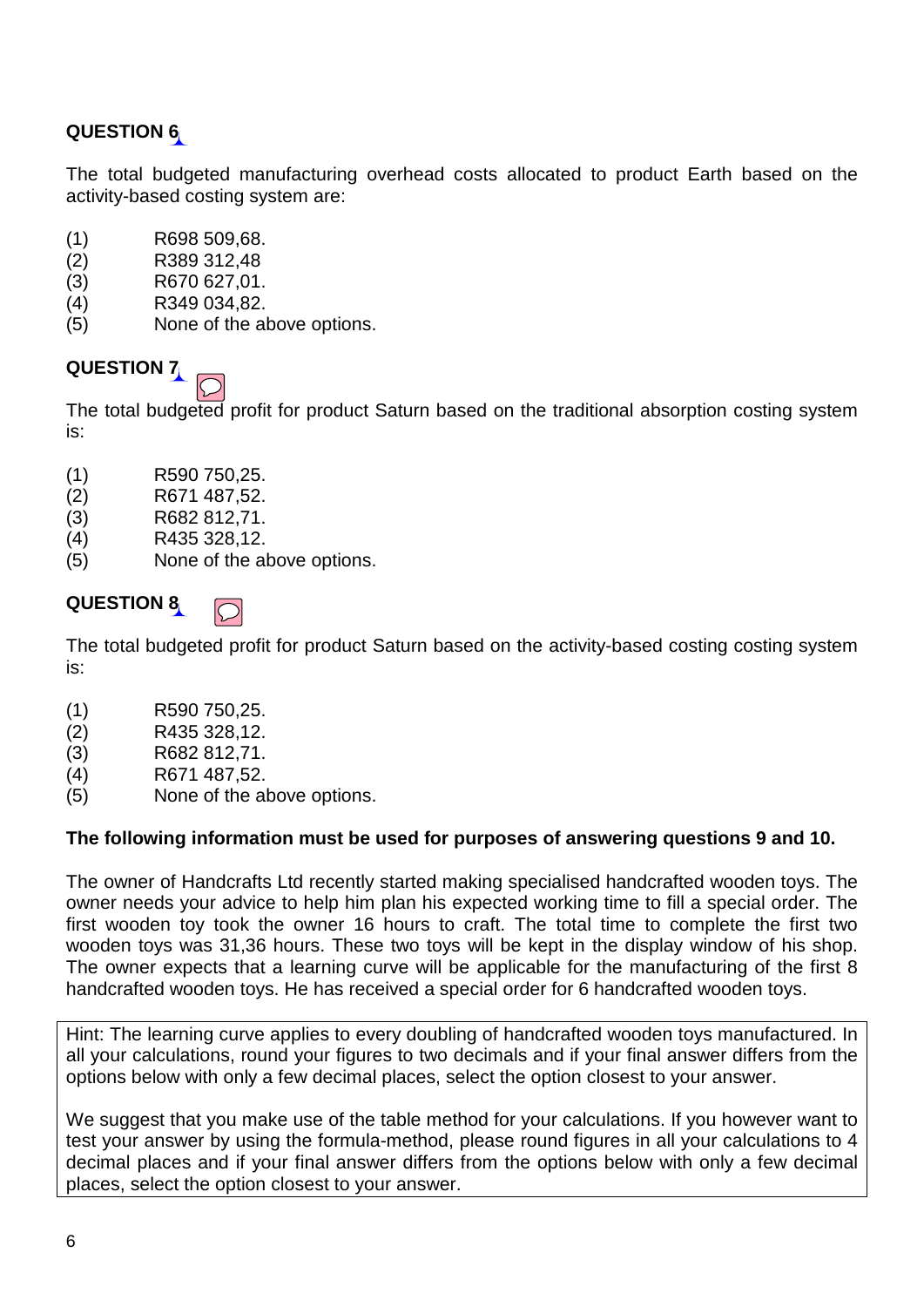

The learning curve to manufacture the handcrafted wooden toys is:

- $(1)$  90%.
- (2) 98%.
- (3) 96%.
- (4) 97%.
- (5) None of the above options.

#### **QUESTION 10**

The total time taken for the manufacturing of the special order of wooden handcrafted toys is:

Hint: You need to calculate the total time that it will take to manufacture wooden handcrafted toy number 3 to 8 for the special order of 6 toys as the first 2 toys will be kept in the shop's display window.

- (1) 15,06 hours.
- (2) 120,48 hours.
- (3) 89,12 hours.
- (4) 61,48 hours.
- (5) None of the above options.

#### **The following information must be used for purposes of answering question 11.**

Loadshedding Ltd supplies uninterruptable power that is connected to electronic metres that measures the power used by its customers. The total cost of the uninterruptable power to Loadshedding Ltd's customers varies with the number of times that loadshedding occurs every month.

You have been given the following information:

| <b>Month</b> | Number of<br>loadshedding<br>occurences<br>per month | Cost of<br>uninterruptable<br>power supply<br>R |
|--------------|------------------------------------------------------|-------------------------------------------------|
| June         | 20                                                   | 1 600                                           |
| July         | 25                                                   | 2 4 0 0                                         |
| August       | 18                                                   | 1580                                            |
| September    | 12                                                   | 950                                             |
| October      | 10                                                   | 760                                             |
| November     | 8                                                    | 600                                             |
| December     | 2                                                    | 140                                             |
| January      |                                                      | 60                                              |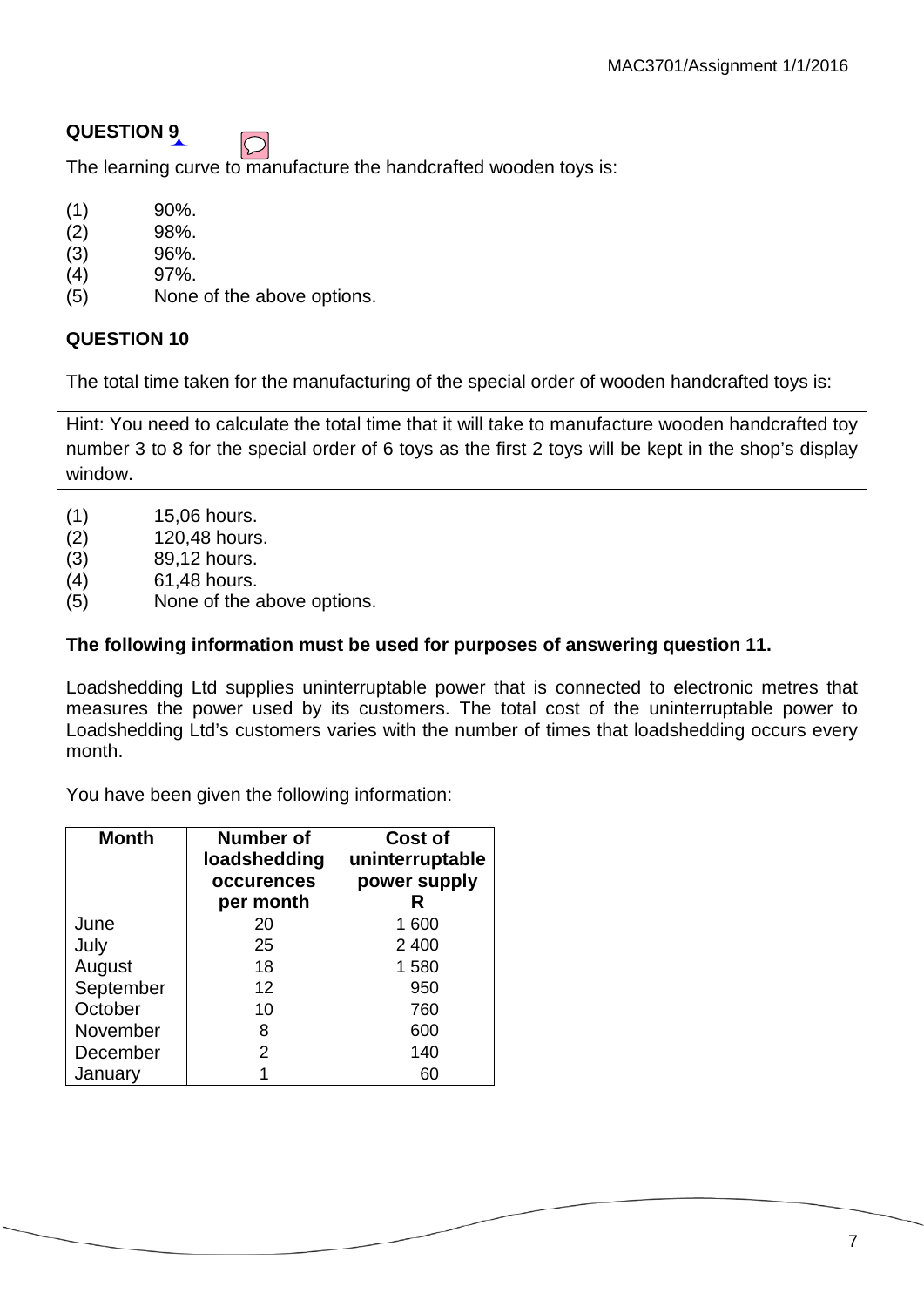The correlation coefficient of Loadshedding Ltd for the 8 months period is:

Round your figures to 2 decimals in all your workings.

- $(1)$  0,98.
- (2)  $0,99$ .<br>(3)  $0,96$ .
- 0,96.
- $(4)$  1,00.
- (5) None of the above options.

#### **The following information must be used for purposes of answering questions 12.**

Assume the correlation coefficient of Loadshedding Ltd for the 8 months period is 0,95.

#### **QUESTION 12**

The coefficient of determination of Loadshedding Ltd for the 8 months period, if we assume the correlation coefficient is 0,95 is:

Round your figures to 2 decimals in all your workings.

- (1)  $0,90.$ <br>(2)  $0,99.$
- (2) 0,99.
- (3) 0,96.
- $(4)$  1,00.
- (5) None of the above options.

#### **The following information must be used for purposes of answering questions 13 to 16.**

VitaChews Ltd manufactures a single product by means of a single manufacturing process and uses a process costing system.

The following information is available for March 2016:

| Work-in-process                                           | - 1 March 2016  | 20 000 units  |
|-----------------------------------------------------------|-----------------|---------------|
| material<br>$\bullet$                                     | - 100% complete | R88 570       |
| conversion cost<br>$\bullet$                              | - 45% complete  | R56 450       |
| 180 000 units were put into production during March 2016: |                 |               |
| material<br>$\bullet$                                     |                 | R797 130      |
| • conversion costs                                        |                 | R528 140      |
| Units completed and transferred:                          |                 | 155 000 units |
|                                                           |                 |               |

| Work-in-process | - 31 March 2016 | 16 000 units |
|-----------------|-----------------|--------------|
| • material      | - 100% complete |              |
|                 |                 |              |

conversion cost - 80% complete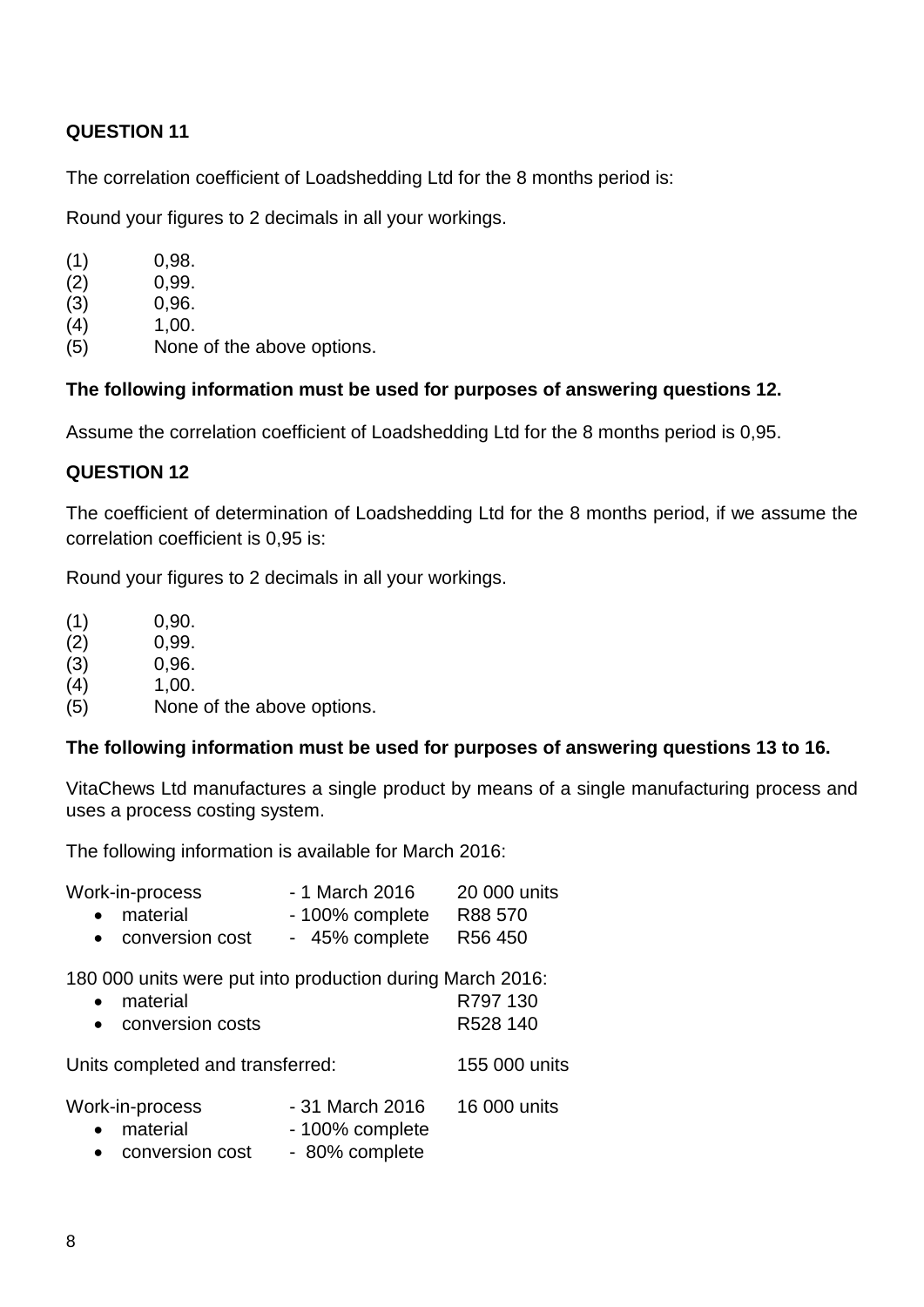#### **Additional information:**

- 1. Normal losses are estimated at **10%** of the input that reaches the point of loss (wastage point).
- 2. Losses occur when the process is **50%** complete.
- 3. VitaChews Ltd values their inventory according to the **weighted average method**.
- 4. Material is added at the beginning of the process.
- 5. Conversion costs are incurred evenly throughout the process.

#### **QUESTION 13**

The equivalent conversion cost per unit for VitaChews Ltd for the month of March 2016 is as follows:

Round your answer to the nearest cent.

(Note: You have to use the short-cut method if all the requirements for its usage are met.)

- (1) R4,92 per unit.
- (2) R3,39 per unit.
- (3) R3,21 per unit.
- (4) R4,43 per unit.
- (5) None of the above options.

#### **QUESTION 14**

The total rand value assigned to the completed and transferred units of VitaChews Ltd for the month of March 2016 in the cost allocation statement would be as follows:

Round all amounts to the nearest cent.

(Note: You have to use the short-cut method if all the requirements for its usage are met.)

- (1) R 762 600.
- (2) R 122 112.
- (3) R 59 535.
- (4) R1 288 050.
- (5) None of the above.

#### **QUESTION 15**

If losses no longer occur when the process is 50% completed, but at the end of the process and VitaChews Ltd now values their inventory according to the first-in-first-out (FIFO) method, the equivalent units in terms of conversion will be:

- (1) 170 300 units.<br>(2) 182 000 units.
- (2) 182 000 units.
- (3) 188 700 units.
- (4) 163 600 units.
- (5) None of the above.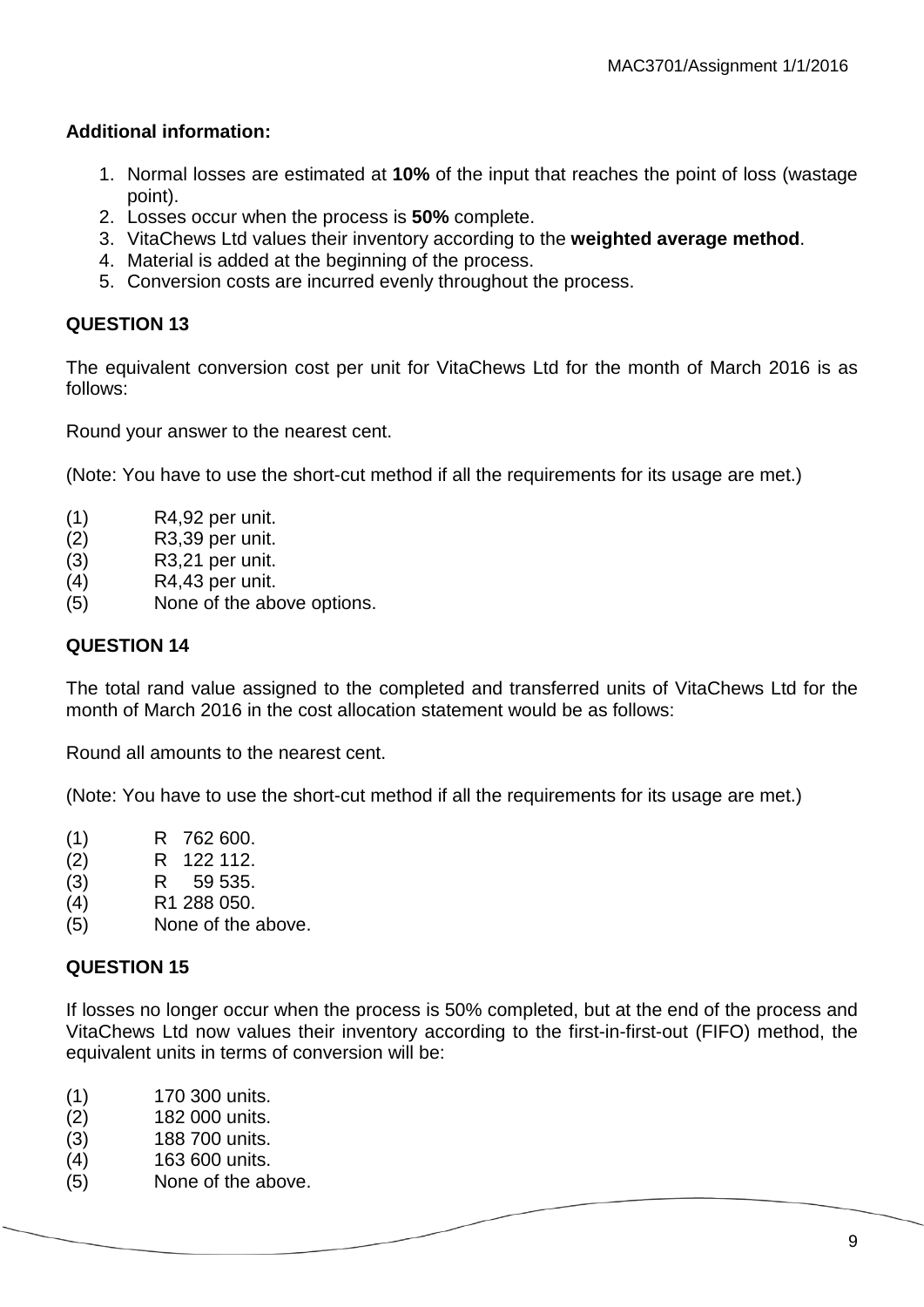If losses no longer occur when the process is 50% completed, but at the end of the process and VitaChews Ltd now values their inventory according to the first-in-first-out (FIFO) method, the equivalent units in terms of material will be:

- (1) 170 300 units.
- (2) 182 000 units.
- (3) 188 700 units.
- (4) 163 600 units.
- (5) None of the above.

#### **QUESTION 17**

State which of the following statements are true:

- (a) Joint products are products arising from the joint process which have significant value.
- (b) By-products are those products that result incidentally from the main joint product.
- (c) The split-off point is the point in the production process where the separate joint products can be identified for the first time.
- (d) According to the net realisable value (NRV) at split-off point method, the market value of the final product is taken and reduced by any costs incurred for processing of the product beyond the split-off point and by any selling and distribution costs incurred to sell the final product. These NRV values are then used to establish the ratio in which the joint costs are to be apportioned. In this way an estimated market value (net of all further costs) for the products at the split-off point is achieved.

The following statements are **true**:

- $(1)$  a, b, c and d.
- $(2)$  a, b and c.
- $(3)$  a, c and d.
- $(4)$  a, b and d.
- (5) None of the above options.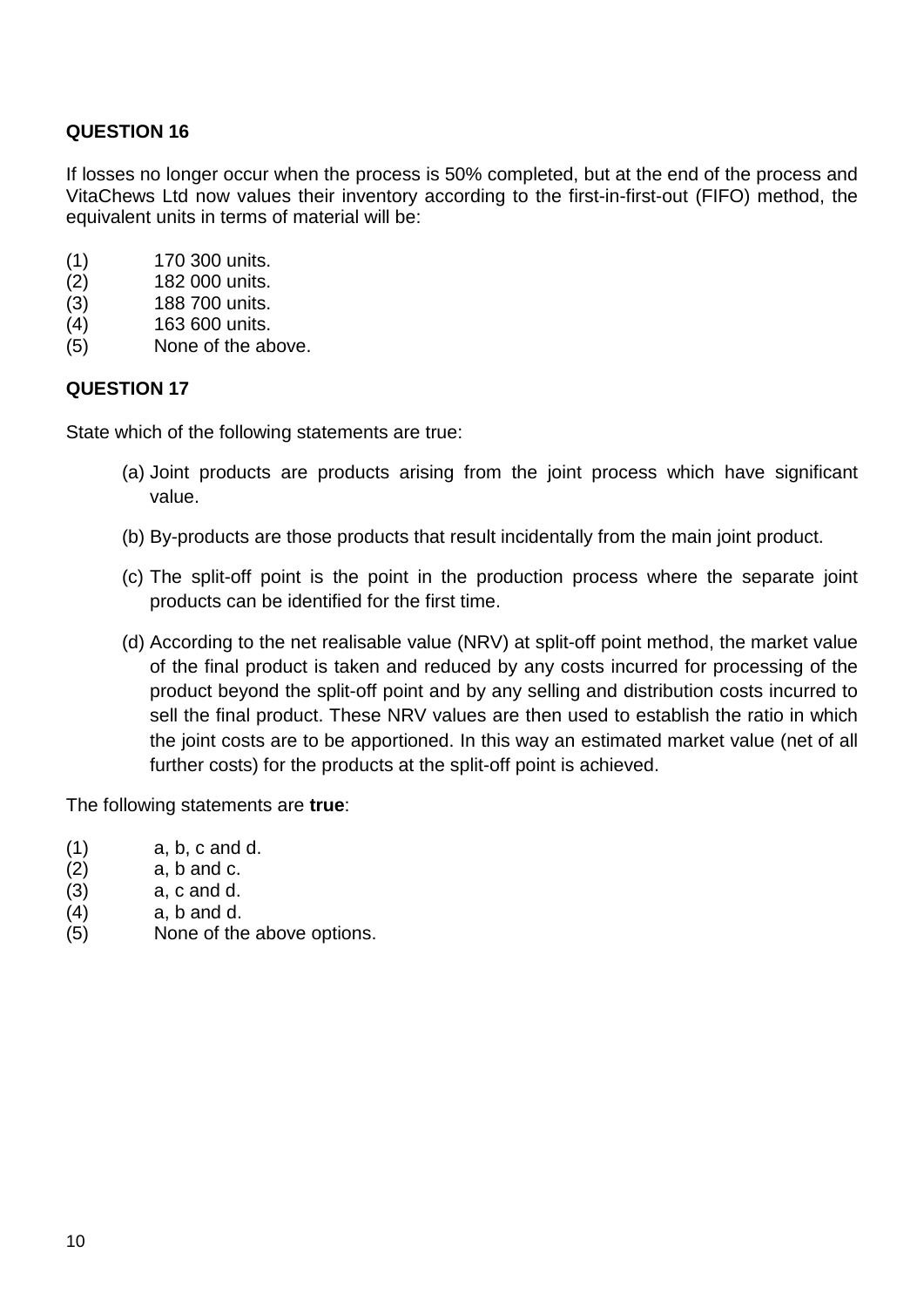State which of the following statements are false:

- (a) Further processing costs are costs incurred to further process the separated joint products into final products after the split-off point.
- (b) In deciding whether to process the output from a joint process further or simply to sell it after split-off, joint cost allocations are always relevant for decision-making.
- (c) The NRV from a by-product is normally used to reduce the joint cost of the joint products, because the assumption is that a regular market exists for the by-product.
- (d) According to the physical standard method, joint costs are allocated to joint and byproducts in proportion to the physical quantity of each product produced.

The following statements are **false**:

- $(1)$  a, b and d.
- (2) b and d.
- $(a)$  b, c and d.
- (4) b only.
- (5) None of the above options.

#### **The following information must be used for purposes of answering questions 19 and 20.**

Rose Extract Ltd manufactures two types of joint products, Rose-X and Rose-Z, in a joint process. Each product is then processed further to completion, before being marketed. The joint costs amount to R500 000 per month and 3 200 units of Rose-X and 1 800 units of Rose-Z are manufactured and sold per month.

Additional information:

|                                                       | <b>Rose-X</b> | Rose-Z |
|-------------------------------------------------------|---------------|--------|
|                                                       |               | R      |
| Selling price of completed (final) unit               | 250           | 360    |
| Further cost to complete a unit after split-off point | 10.           | 15     |
| Further selling and distribution costs per unit       | 48            | 82     |

#### **QUESTION 19**

The total profit per month for each joint product if sold after further processing and joint costs are allocated according to the physical standard (units) method is:

- (1) Rose-X is R331 995,15; Rose-Y is R255 804,85.
- (2) Rose-X is R614 400,00; Rose-Y is R473 400,00.
- (3) Rose-X is R448 000,00; Rose-Y is R441 000,00.
- (4) Rose-X is R294 400,00; Rose-Y is R293 400,00.
- (5) None of the above options.